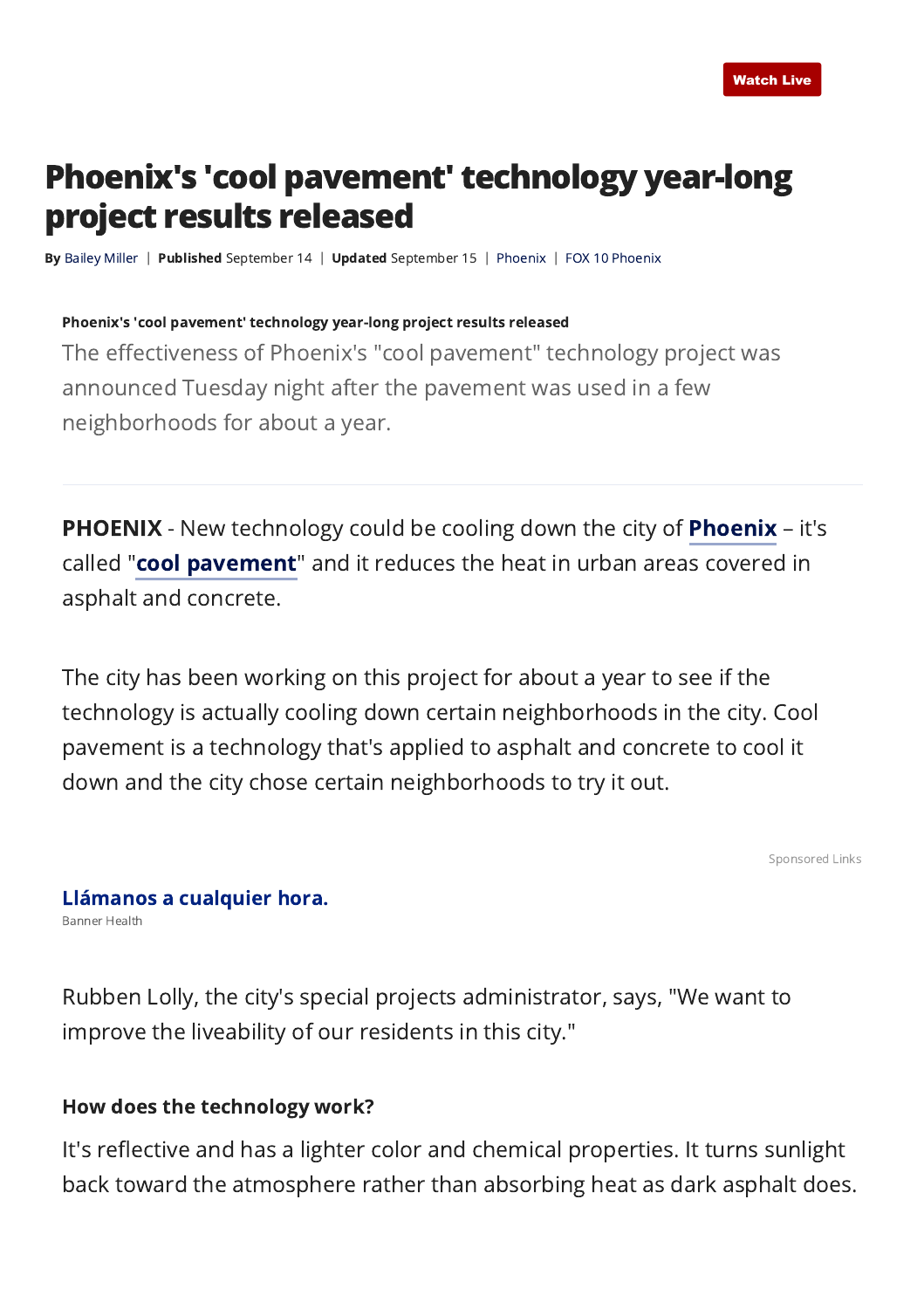"The idea is that it would reduce the amount of heat in the pavement so nighttime temperatures will be reduced," Lolly said.

It has the potential to mitigate **urban heat islands**, save energy in buildings and reduce demand for air conditioning in buildings.

Heat islands are described by the Environmental Protection Agency as "urbanized areas that experience higher temperatures than outlying areas. Structures such as buildings, roads, and other infrastructure absorb and reemit the sun's heat more than natural landscapes such as forests and water bodies."

In an October 2020 **[report](https://www.fox10phoenix.com/news/pavement-technology-could-cool-phoenix-from-the-ground-up)**, Heather Murphy, a Street Transportation Department spokesperson, said Phoenix is applying cool pavement coating to nine sites representing different urban characteristics, from shaded streets to open lots. The applications are expected to be completed by the end of the month.

Reducing ground temperatures can have direct benefits by lowering air temperatures, which can help with heat-related illnesses, air quality and energy use.

"Too much heat affects people. This is the part we can play to improve that," Lolly said.

# What's were the results?

On Tuesday night, the city of Phoenix and Arizona State University researchers released their findings on the technology.

They measured air, surface and radiant temperature four times a day on extreme heat days. Those measurements were compared to areas with regular asphalt.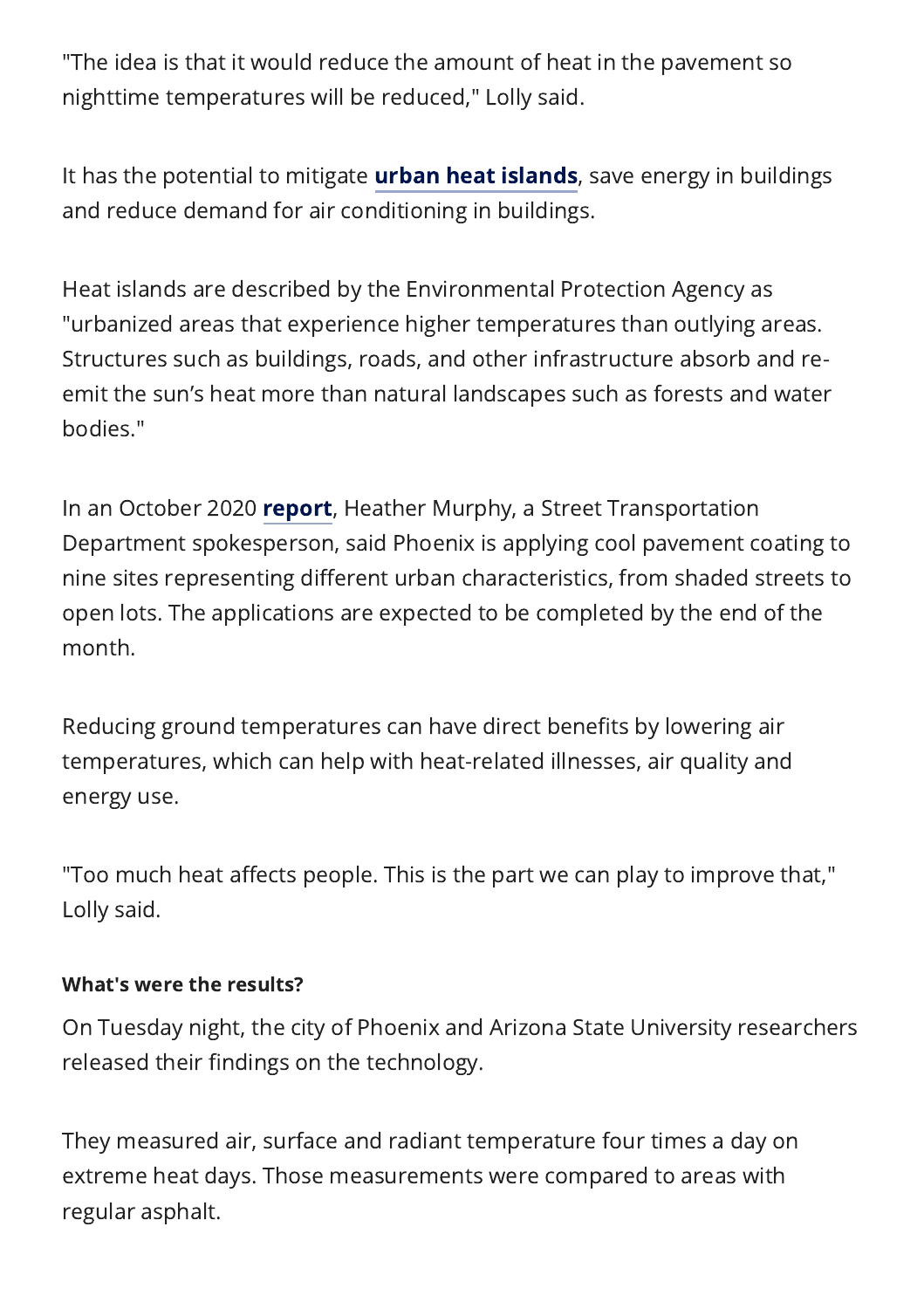Researchers also asked people living in cool pavement neighborhoods about their experiences.

They found that the surface temperature with cool pavement was 10 to 12 degrees cooler in the afternoon than regular asphalt. The air temperature was also about a .3 of a degree lower during the day at 6 feet in the air.

They say the reason for the small difference may be due to shade, the pavement's use over smaller spaces, and the mixing of air from nontreated areas of the neighborhood. However, the pavement had lower surface temperatures at all times of the day compared to regular asphalt.

Other findings included:

- Heat exposure for humans during the afternoon hours were 5.5 degrees Fahrenheit higher due to surface reflectivity, but felt similar to walking on a typical concrete sidewalk.
- Surface solar reflectivity declined over 10 months from a range of 33 to 38 percent to a range of 19 to 30 percent across all eight neighborhoods. Untreated asphalt has a reflectivity of only 12 percent.

The cool pavement does cost more than traditional asphalt but researchers say the benefits so far outweigh the difference.

Learn more about the program **here**.

Effectiveness of Phoenix's 'cool pavement' technology to be announced after year project

# Related Stories:

- [Pavement technology could cool Phoenix from the ground up](https://www.fox10phoenix.com/news/pavement-technology-could-cool-phoenix-from-the-ground-up)
- [City of Phoenix implementing plans to help cool down the city](https://www.fox10phoenix.com/news/city-of-phoenix-implementing-plans-to-help-cool-down-the-city)